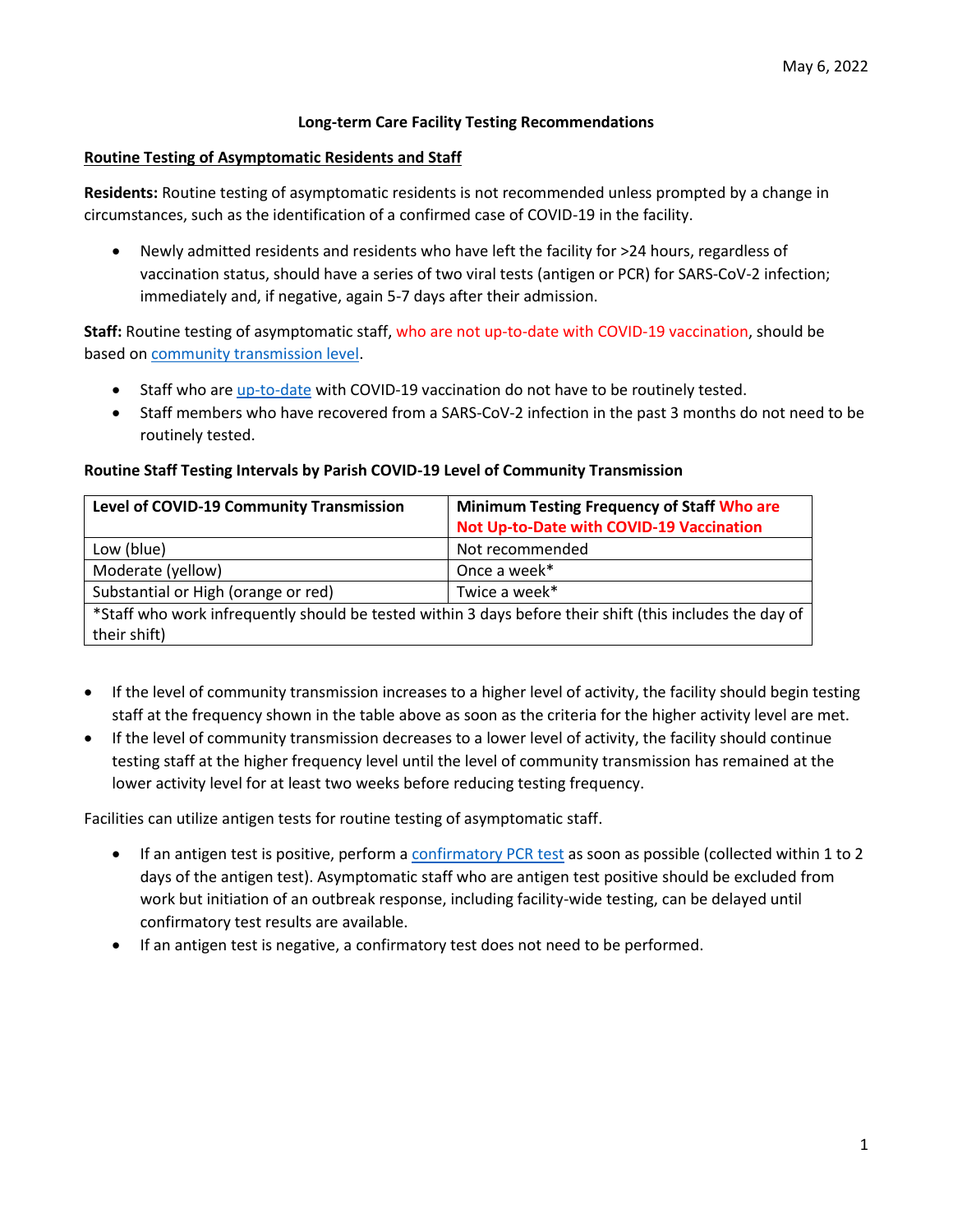# **Testing of Symptomatic Residents and Staff**

Residents and staff with signs or symptoms of COVID-19, *regardless of vaccination status*, must be tested immediately.

- Antigen tests can be used, however, negative results should be confirmed by a PCR test as soon as possible (collected within 1 to 2 days of the antigen test). Residents should be kept on transmissionbased precautions and staff should remain excluded from work until PCR results return.
	- $\circ$  If the confirmatory PCR test is positive, the symptomatic individual should be classified as having SARS-CoV-2 infection.
- A positive antigen test does not need confirmatory testing and the symptomatic individual should be classified as having SARS-CoV-2 infection.

# **Outbreak Testing**

A new COVID-19 infection in any staff or any [nursing home-onset](#page-5-2) COVID-19 infection in a resident triggers an outbreak investigation and additional testing.

# **Contact Tracing**

If the facility is able to complete contact tracing to identify the case's close contacts, then those residents and staff with higher-risk exposure should be tested, *regardless of vaccination status.*

- If testing of close contacts reveals additional SARS-CoV-2 cases, contact tracing should be continued to identify additional close contacts for testing.
	- $\circ$  A facility-wide or group-level (e.g., unit, floor, or other specific area(s) of the facility) approach should be considered if all potential contacts cannot be identified or managed with contact tracing or if contact tracing fails to halt transmission

# **Broad-based Testing**

If the facility is unable to identify all close contacts they should instead investigate the outbreak at a facility-level or group-level.

- Perform testing for all residents and staff on the affected unit(s) or facility-wide, *regardless of vaccination status*, immediately (but generally not earlier than 24 hours after the exposure, if known) and, if negative, again 5-7 days later.
	- $\circ$  If no additional cases are identified during the broad-based testing, outbreak precautions can be discontinued after 14 days and no further testing is indicated
	- $\circ$  If additional cases are identified, testing should continue on affected unit(s) or facility-wide every 3-7 days, in addition to outbreak precautions, until there are no new cases for 14 days.
		- If antigen testing is used, more frequent testing (every 3 days), should be considered.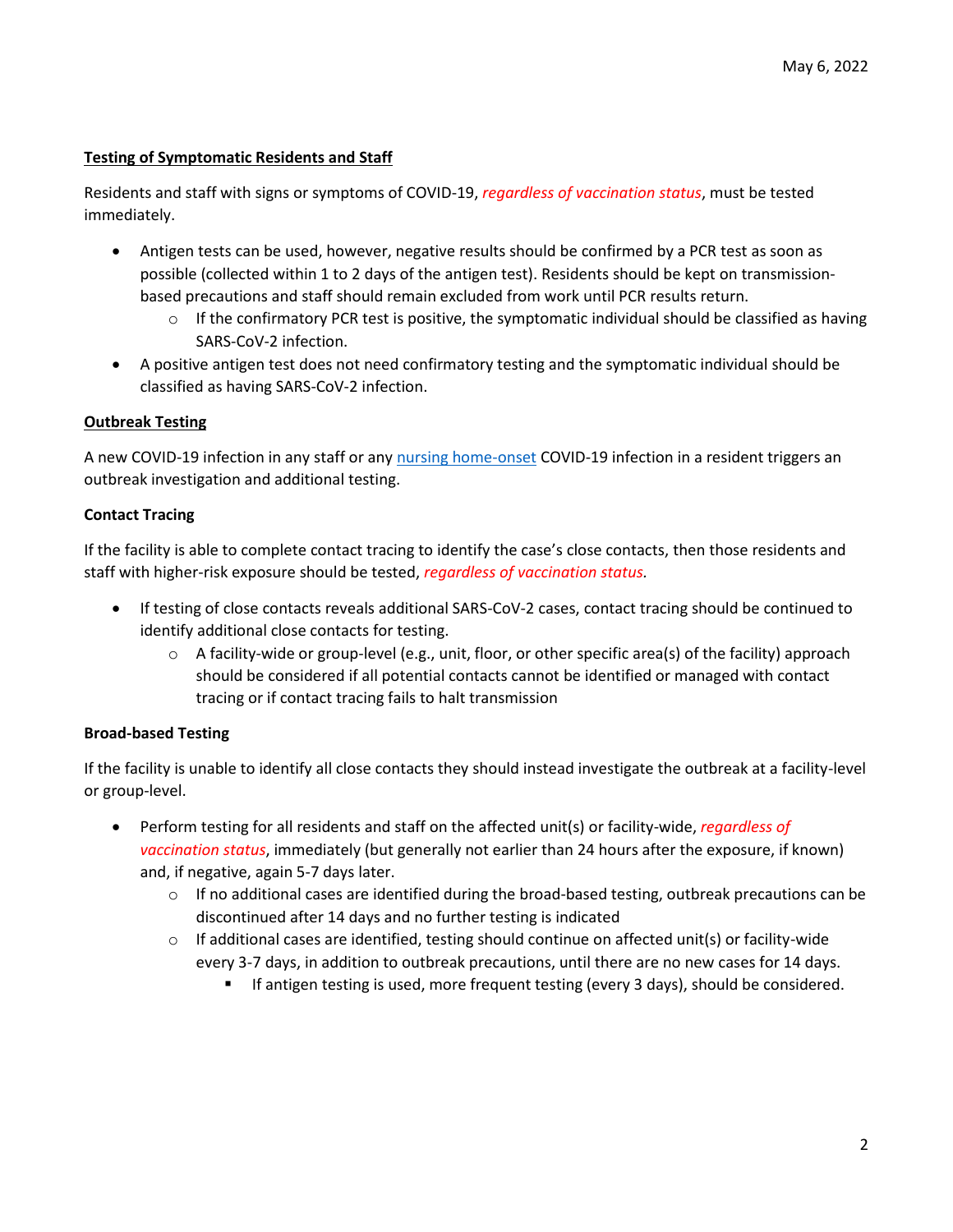#### <span id="page-2-0"></span>**Appendix A: Identifying Community Transmission Levels**

CDC has two maps available that describe COVID-19 risk and impact to the community:

- The Community Transmission map is provided for healthcare facility use and should be use used by longterm care facilities when determining the frequency of routine staff testing. Community transmission levels are determined by the number of new cases and percent positivity of PCR tests over a 7-day period. This map utilizes blue, yellow, orange, and red to distinguish between the levels.
- The Community Levels map shows the impact of COVID-19 on communities based on multiple indicators including the number of new cases, new COVID-19 hospital admissions, and percent of staffed inpatient beds in use by COVID-19 patients over a 7-day period. This map utilizes green, yellow, and orange to distinguish between the levels and should **not** be used by long-term care facilities when determining the frequency of routine staff testing.

#### **Navigating to the Community Transmission Map**

Depending on the link you use to access CDC's county-level maps, it may default to the Community Level map and you will need to navigate to the Community Transmission map. The maps will be labeled, but are also easily distinguishable by the colors used for each level.

Data Type: Map Metric: COVID-19 Community Levels COVID-19 Community Levels  $\ddot{}$  $\ddot{\phantom{0}}$ All Counties Download Image COVID-19 Community Levels in US by County Total Percent % Change 56  $174%$ High  $0.5%$ Medium 258 8% 0.93% 2910 90.26%  $-1.43%$ Low How are COVID-19 Community Levels calculated?

Community Level map:

From here you will use the "Data Type" drop-down menu (highlighted in the above image) to choose Community Transmission. You may need to scroll to find this option in the menu. The webpage should then load the below map.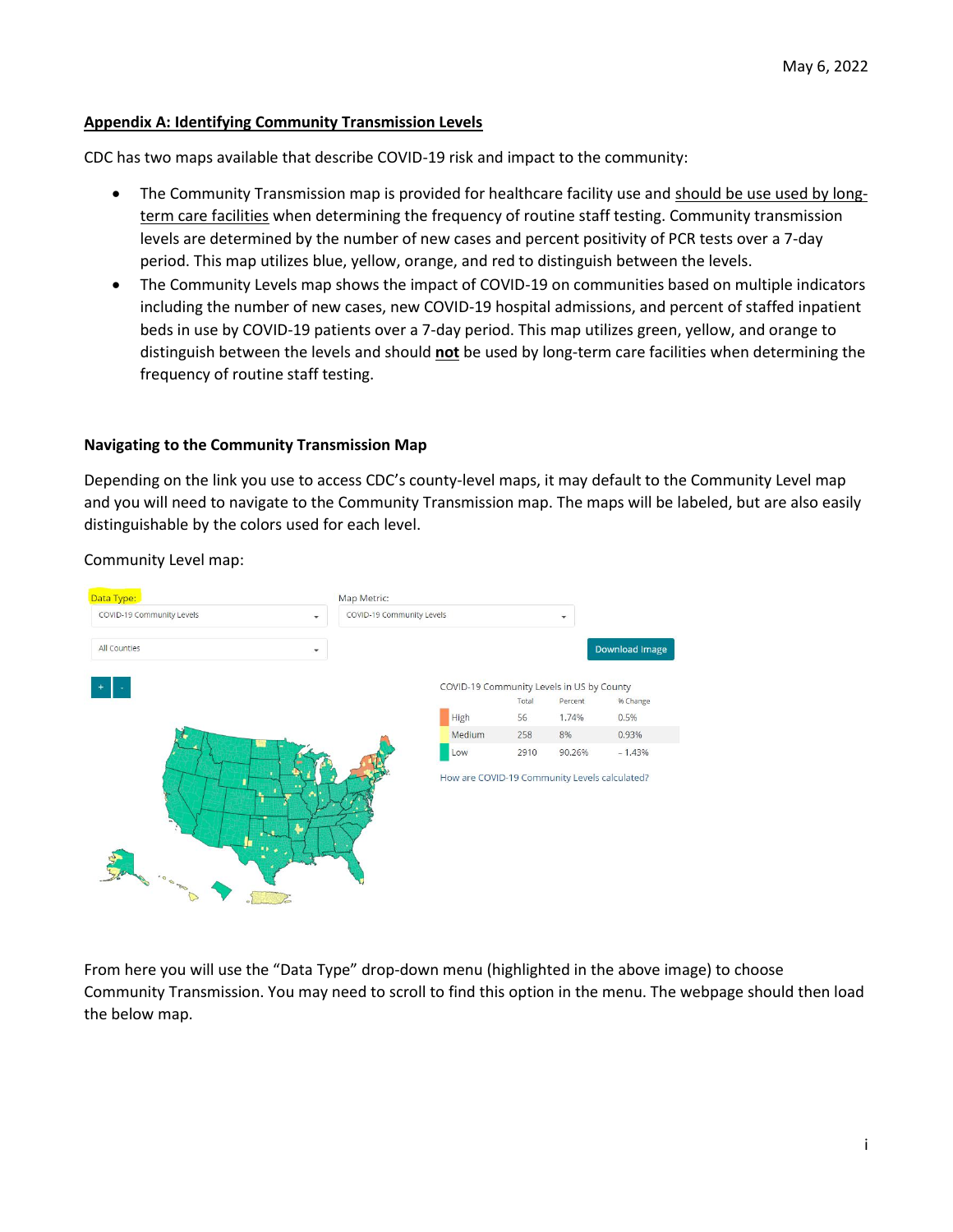### Community Transmission map:



This map is updated daily by 8pm ET and displays the level of transmission over a 7-day period. Facilities should monitor their community transmission level using the same day each week in order to determine their parish community transmission during the previous week.

- The simplest method of keeping track of community transmission levels is to visit this map on your predetermined day each week and note your parish's community level.
	- $\circ$  The plus/minus symbols at the upper left side of the map can be used to zoom into Louisiana.
	- $\circ$  If you click and hold within the map, you can reorient the map by moving your mouse in the desired direction.
	- o Parish names will be displayed when you hover your mouse over each parish.
- If you did not check community transmission on your pre-determined day, you'll need to access the time lapse map to identify your community transmission levels.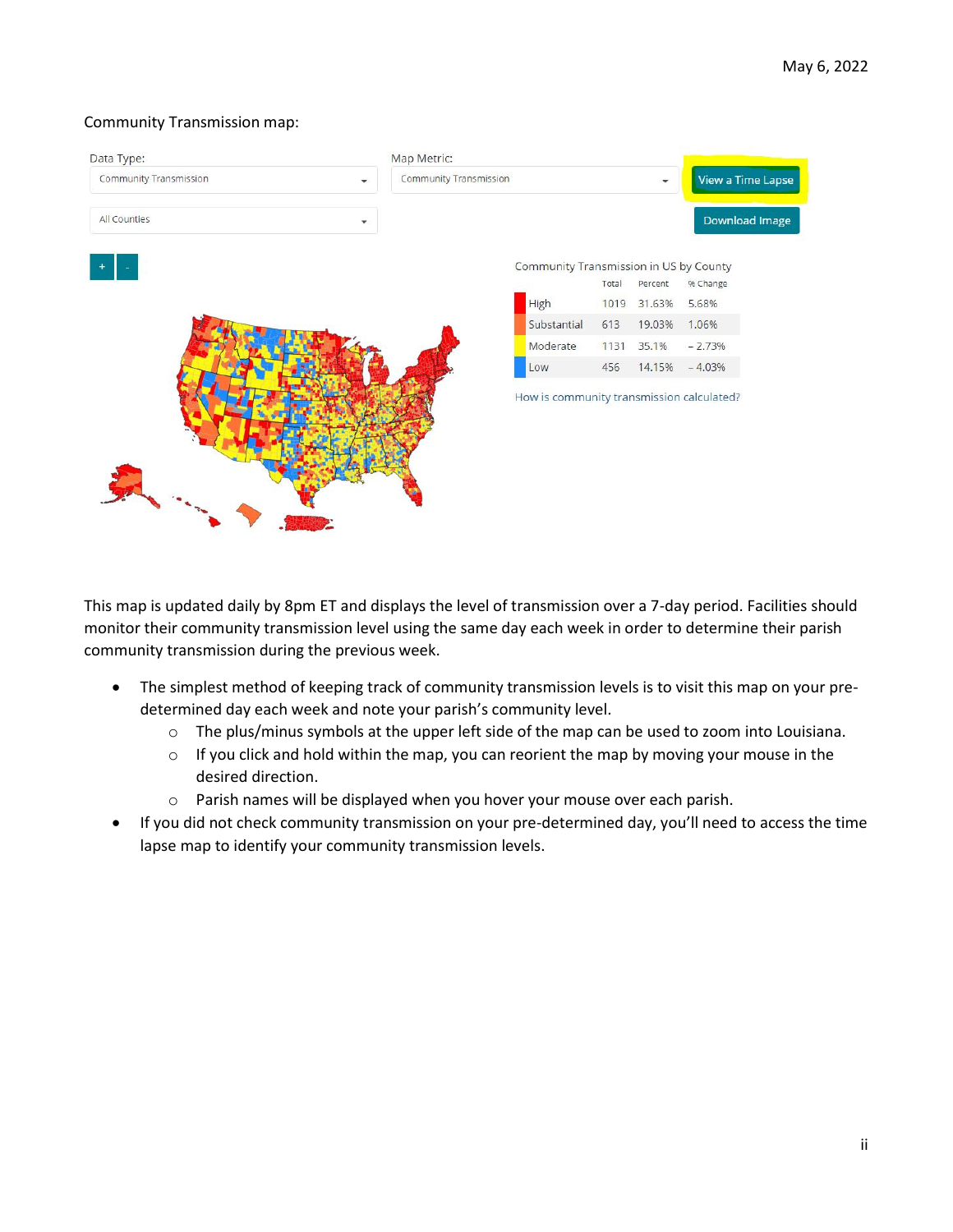# **Using the Time Lapse Map**

From the Community Transmission map, you'll need to click the "View a Time Lapse" button (highlighted in the above image). The webpage should then load the below map.

Community Transmission Time Lapse map:



From here, you'll use the date drop-down menu (highlighted in the above image) to navigate to your predetermined day to identify your community level.

 If the map image is playing the daily time lapse, you'll need to press the pause button to the left of the date drop-down and reselect your desired day.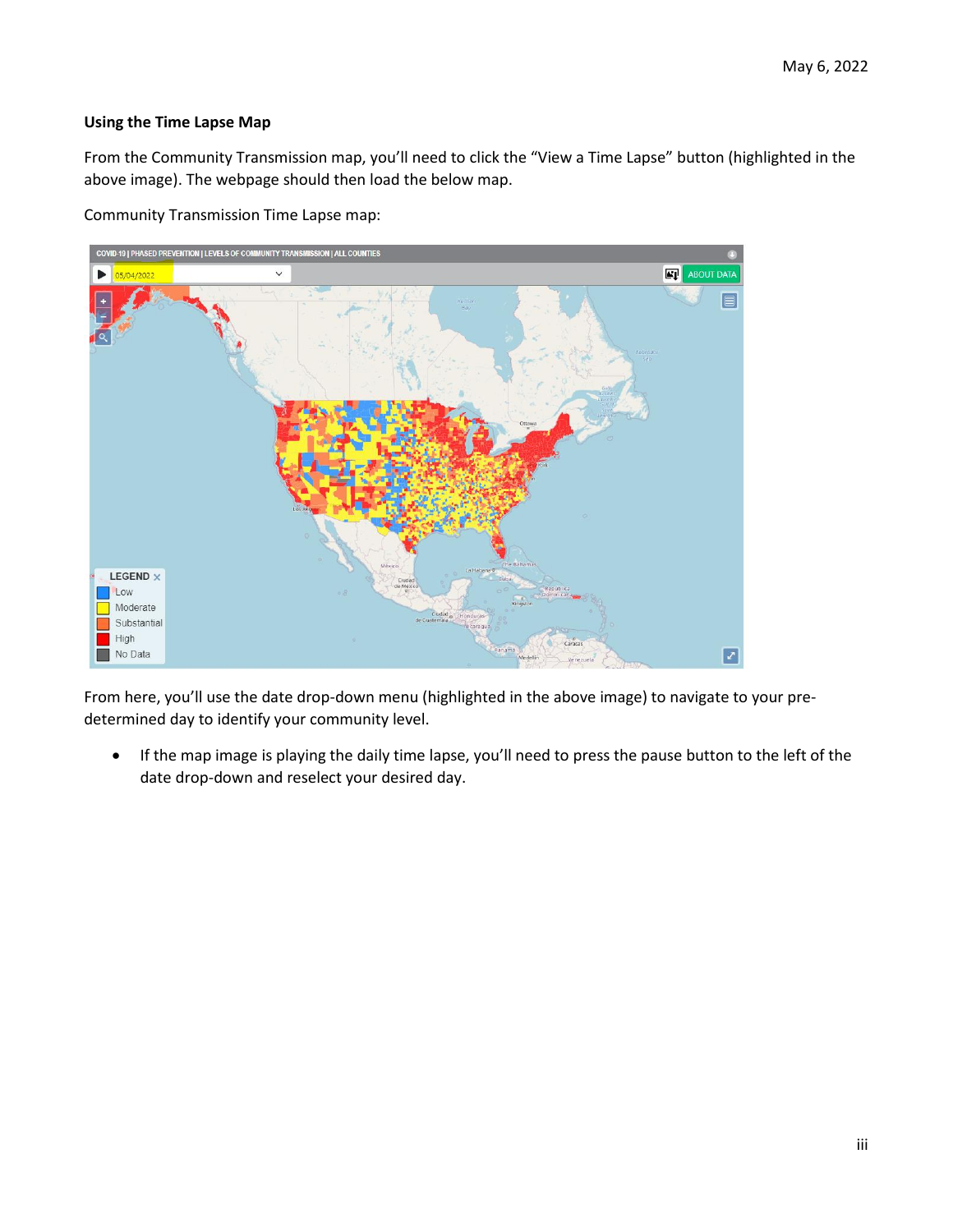# **Appendix B: Definition of Key Terms**

<span id="page-5-1"></span>**Confirmatory Testing:** Confirmatory PCR testing following an antigen test is necessary when the test result does not match the clinical presentation. This includes:

- When an asymptomatic individual tests positive by antigen test
- When a symptomatic individual tests negative by antigen test

Specimens collected for confirmatory testing should be collected no longer than 2 days after the initial antigen testing. If more than 2 days separate the two specimen collections, or if there have been opportunities for new exposures, a PCR test should be considered a separate test – not a confirmation of the earlier test.

 If the results are discordant between the antigen test and the PCR test, the PCR test result should be interpreted as definitive for the purpose of clinical diagnosis.

#### <span id="page-5-0"></span>**Up-to-Date:**

| <b>COVID-19 Vaccine</b> | <b>Pfizer-BioNTech</b>     | Moderna                    | Johnson & Johnson's<br>Janssen |
|-------------------------|----------------------------|----------------------------|--------------------------------|
| <b>Primary Series</b>   | 2 doses of vaccine given   | 2 doses of vaccine         | 1 dose of vaccine              |
|                         | 3-8 weeks apart            | given 4-8 weeks apart      |                                |
| <b>Booster</b>          | 1 dose of Pfizer-          | 1 dose of Pfizer-          | 1 dose of Pfizer-              |
|                         | <b>BioNTech or Moderna</b> | <b>BioNTech or Moderna</b> | <b>BioNTech or Moderna</b>     |
| given at least 5 months |                            | given at least 5 months    | given at least 2               |
|                         | after final dose in        | after final dose in        | months after final             |
|                         | primary series             | primary series             | dose in primary series         |

A resident or staff member is considered up-to-date:

- immediately after receiving their 1st booster dose, OR
- 2 weeks after they have completed a primary series and are not yet eligible for a booster dose

<span id="page-5-2"></span>**Nursing home-onset COVID-19:** COVID-19 cases that originated in the nursing home. It does not refer to:

- Residents who were known to have SARS-CoV-2 infection on admission to the facility and were placed in appropriate transmission-based precautions to prevent transmission to others in the facility.
- Residents who were placed on transmission-based precautions on admission and developed SARS-CoV-2 infection while in quarantine.